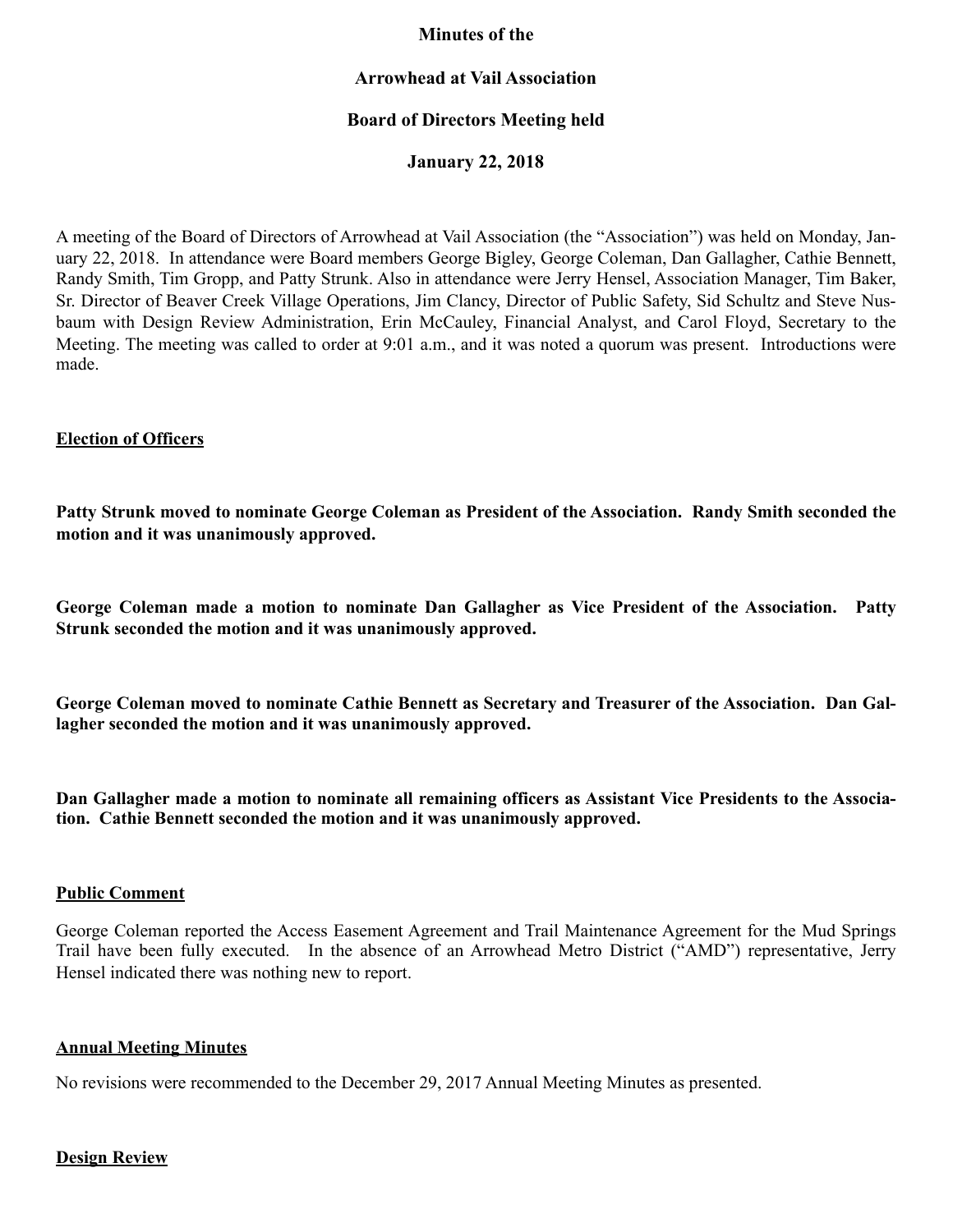In regard to the appeal of the Design Review Committee's ("DRC") denial of the application for artwork installed on the east garage wall at 60 Turnberry Court, Sid Schultz referenced an email explaining the significance of the piece to the owners. Sid reaffirmed the DRC's decision that the artwork does not meet the provisions of Section 3.14 of the Design Guidelines. Comment was made this artwork is not compatible with the mountain environment. Concern was expressed in regard to the subjectivity of allowing alphanumeric characters beyond a house number. The Board were in agreement to uphold the DRC's decision.

**Dan Gallagher made a motion to uphold the October 5, 2017 decision of the Design Review Committee to deny the application for approval of artwork at 60 Turnberry Place. Patty Strunk seconded the motion and it was unanimously approved.** 

Dan Gallagher remarked about the excellent interactive nature of the Town Hall Meeting in regard to revision of the Design Guidelines. It was noted there will be further clarification on square footage based on legal opinion. He emphasized the importance of offering a live stream meeting on February 16th, and suggested holding the meeting at Colorado Mountain College. George Coleman gave direction to send this request to the Communications Committee.

George Coleman raised the issue of the DRC's inability to reach a quorum on occasion. The Association's attorney advised that one Board member consistently attend the regular meeting of the DRC so as to become knowledgeable and proficient with the process. This person could then become an alternate. Cathie Bennett accepted the appointment to fulfill this role.

Discussion took place regarding square footage minimums and maximums within various districts of the community, and it was noted the committee working on the Design Guidelines rewrite will establish more formal documentation. It was further noted, the DRC has the authority to amend those provisions. Steve Nusbaum clarified minimum square footage requirements are mostly in the PUD, and maximums are currently defined in the Design Guidelines by filing. Other limiting factors will be discussed in the upcoming guideline revision meeting on Friday. Steve suggested subjective language could be created to require buildings fit in scale with neighboring properties, and said this is ultimately a community decision. Steve added this is the most contentious issue the DRC faces, and that Arrowhead has the most specific limitations of any community he deals with. George Coleman said this committee is making every effort to be transparent and open through the process, and he offered assurance the proposed revisions will be presented to the community with an opportunity for discussion before finalization. George suggested the DRC create a package for applicants to better understand what they can and cannot do.

George Coleman acknowledged the DRC has received a letter from Joanne Carhart-Levy, and Sid Schultz confirmed receipt.

# **Public Safety**

Patty Strunk reported the southwest and southeast gates closures are in effect 11:00 p.m. to 5:00 a.m. Wildlife warning signs have been posted at the playground. Discussion took place in regard to posting additional wildlife signage in the community, and a decision was made to place signs at trailheads. Other recommendations were made to include this information in the newsletter and on the website. Bicycle and pedestrian signage has been posted on Cresta Road for uphill and downhill traffic. Mandatory dog leash signage has been placed at McCoy Creek trail and housing, the parking lot, and two signs within the village. Jerry Hensel said Vail Resorts is currently considering realignment of the biking trail and no decision has been made. Two additional digital speed control signs have been purchased by AMD. Jim Clancy explained they are able to capture data including the number of vehicles passing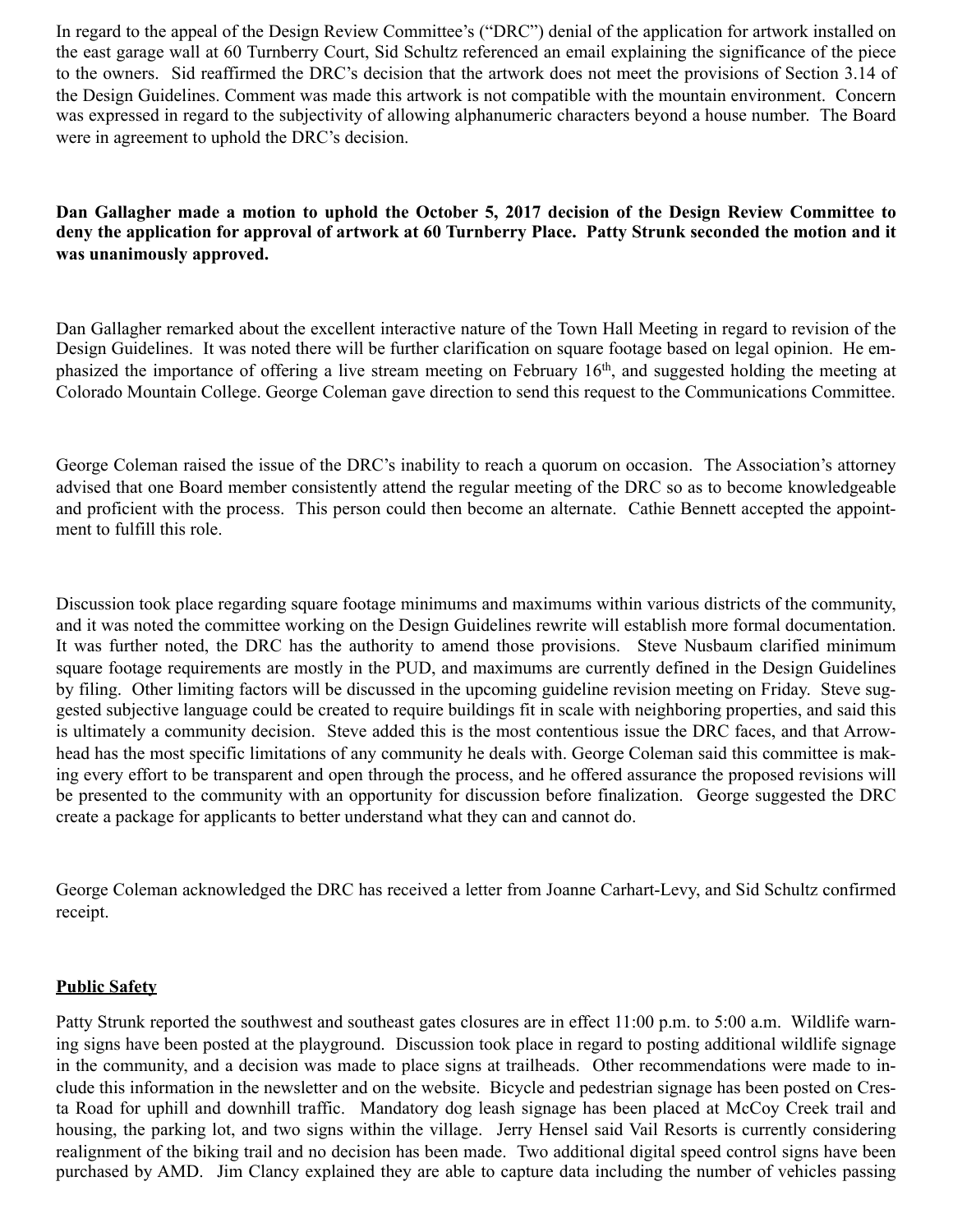through in a one-hour window and how many were below or above the speed limit. The speed sign on Cresta Road has been permanently mounted.

Jim Clancy presented two proposals for access control at the eight unmanned gates within Arrowhead. Apt Red, the current camera vendor, would install a mechanism at each gate providing more control over programming codes and a camera to view and record operators of any vehicle. It would allow property owners to assign custom codes for certain periods of time for guests, and Public Safety could more easily change codes for contractors. Dwelling Live proposed a system where guests would check in at the main gate and receive a printed bar code ticket that would be connected to a specific residence allowing access through the appropriate gate(s) during a certain timeframe. Both applications would operate through the existing wireless system. Jim noted \$30,000 was budgeted for this improvement. The Dwelling Live proposal would be considerably more expensive with ongoing costs for cloud based storage and ticket stock. He further noted Apt Red is familiar with the community and has proven to be very responsive. George Coleman expressed concern of burdening the main gate and back-up caused by the amount of time involved to enter information and issue bar codes.

# **Dan Gallagher moved to adopt the Apt Red proposal for \$30,000. Patty Strunk seconded the motion and it was unanimously approved.**

Jim will schedule this work to commence in April or May. George Coleman asked Jim to explore the possibility of setting a password for each household to reduce the impact on Public Safety. Jerry Hensel advised Public Safety should maintain control over contractor access.

Jim Clancy talked about the wildfire mitigation five-year plan across Beaver Creek, Bachelor Gulch and Arrowhead. A forest health analysis was conducted for all three communities last year, and that information is currently being prioritized to develop a plan for each community. Jim said he would like to finalize the plan soon to be able to get on the contractor's schedule, given the dry winter conditions. He gave an update on changes to the Firewise certification process. They now require community work be complete and a plan in place before granting the designation. Because of the very different geographic conditions between the top of Cresta Road to the valley floor, they would consider Arrowhead at least two communities. They also want a representative from each "community" to champion the program and be actively involved. George Coleman informed the Board he intends to propose establishing a Homeowner Association Council comprised of the president of each association which Tim Gropp will chair. He said Firewise is one matter that should go before this council. Jerry estimated there are 26 homeowner associations within Arrowhead. Jim recommended sharing via newsletter and website the free local opportunities for personal property evaluations by the County and Fire District. George added Eagle River Water and Sanitation District offers irrigation assessments.

Patty spoke about a potential safety issue with pedestrians walking through the circle parking lot at the entrance to Arrowhead village. Jim Clancy recommended positioning two A-frame signs with arrows and verbiage directing pedestrians to use the sidewalk. Dan Gallagher requested Public Safety patrol this area during busy times of day, and Jim said they will have more of a presence.

### **Pool Placement Study**

Kent Kriehn joined the meeting to give an overview of various concepts for placement of a community pool. For spatial consideration, the pool size used was 60 X 30 feet, without a kiddy pool, hot tub, or spa. The first option would require a 14 foot wall, separate and eliminate some playground equipment, and impact the Navaho trail. It was noted a section of the existing drainage pipe would have to be rerouted. In option two, additional retaining wall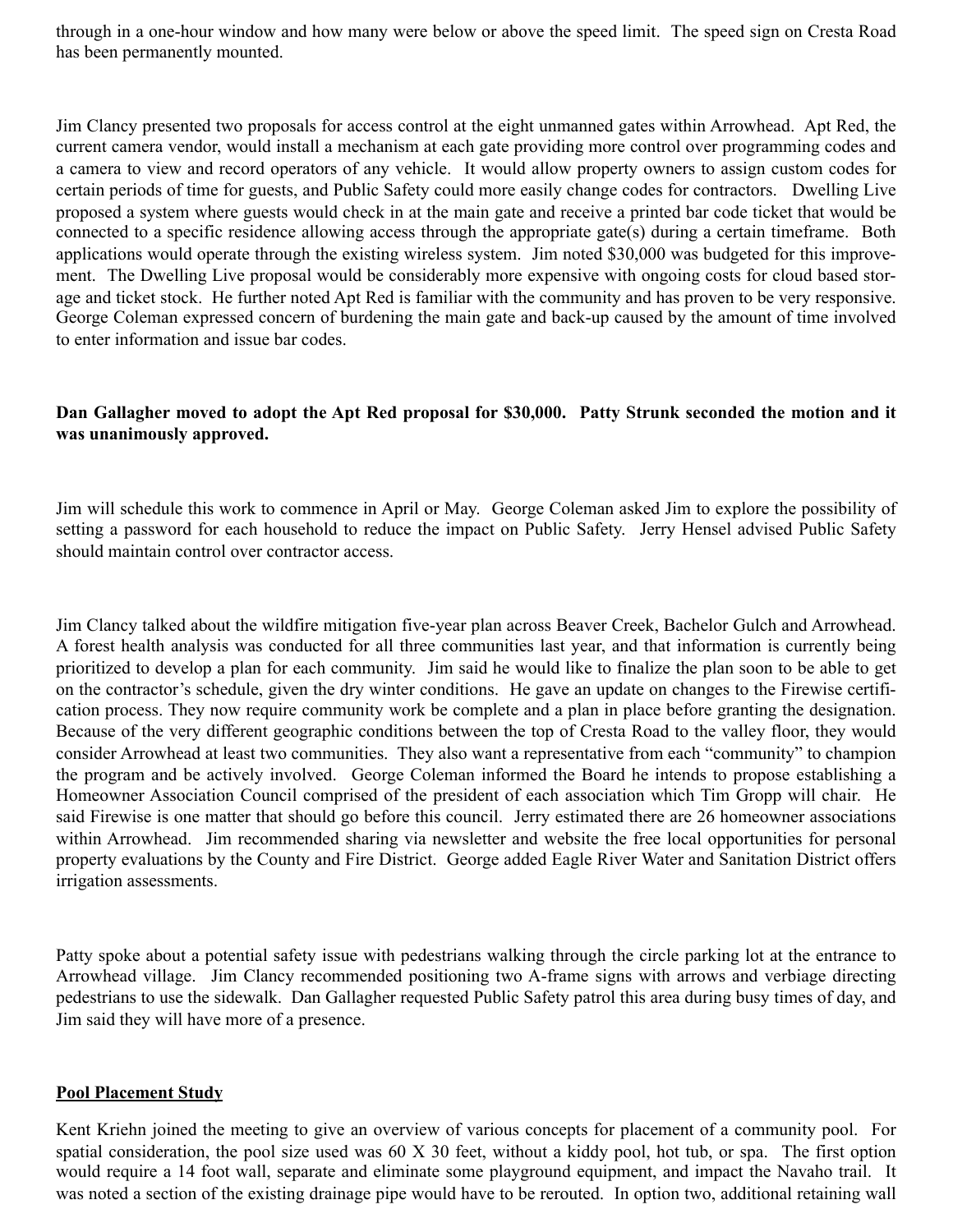was created to allow for all playground equipment to be replaced in two separate areas. In option three, with the addition of an eight foot wall, more space was created on the east end and would allow separation of the pre-teen and teen equipment. Option four expands to the west and would keep the existing restroom and playground equipment whole requiring a 24 foot wall. Kent noted geotechnical investigations would be the next step in examining these locations. Various adjustments were discussed. The Board requested Kent redraft the plans presented for pool placement to the east and west, incorporating a 75 X 35' pool, hot tub, downsized changing facility, and children's water feature, keeping the playground equipment in one area. Randy Smith requested Kent provide sight line information pertaining to the view from the homes to the west. Sun exposure was discussed. The Board was in agreement on the importance of providing information to the community as it becomes available.

## **Board Orientation**

George Coleman commended Dan Gallagher on the orientation manual he put together for new Board members. George Bigley suggested the manual be distributed to all Board members. Dan explained it is a work in progress. Jerry Hensel said it will be distributed when finalized.

# **Unlicensed Vehicle and Unlicensed Driver Regulation**

Jerry Hensel informed the Board the Unlicensed Vehicle and Unlicensed Driver Regulation has been adopted by AMD, noting it is not much different than the former regulation. Country Club of the Rockies has announced the golf cart rental program being introduced this summer.

# **Committees**

Hiking: George Coleman stated grooming is in place for Mud Springs and the golf course. He said a few property owners have hiked the proposed trail. Jerry advised the Association is still in negotiations with Vail Resorts, and discouraged foot traffic in the area at this time. When asked, Jerry responded he anticipates a response from Vail Resorts within a month. In regard to Bachelor Gulch's participation in funding the trail, Jerry explained it was not included in their current budget cycle. Tim Baker added it will be on the agenda for their next meeting on March 29th.

Communications: Dan Gallagher requested everyone submit communication updates to Cynthia Bell within two weeks for distribution via Mail Chimp. George Coleman said WebEx will be used to engage the community further.

Snow: George Coleman complimented Vail Resorts on snow use opportunities with what they have had to work with. He expressed appreciation for the attention Arrowhead has received.

Strategic Planning: Meeting this week to work on the SWOT analysis and address topics to be considered going forward.

Image / Beautification / Landscaping: The Cresta Road improvements were discussed. Jerry estimated the project will commence May 1<sup>st</sup> with completion by Memorial Day. Patty and Jerry will meet with the landscaper for a walkthrough in March. Dan Gallagher asked that conceptual plans be shared with the Board.

Nominating: Dan Gallagher shared an outline of Board orientation materials he prepared including an overview of the Association's relationship with stakeholders, current initiatives, certain covenants, and existing policies. He proposed adoption of revised Nominating Committee Guidelines. He explained the only change to this document is that Board members would not be nominated for an additional term until they have been off the Board for three years. It was noted former Board members are eligible to participate on committees. George Coleman suggested a special Board meeting be held immediately following the Annual Meeting for the purpose of electing officers, as well as implementing a process for people to express interest prior to that meeting.